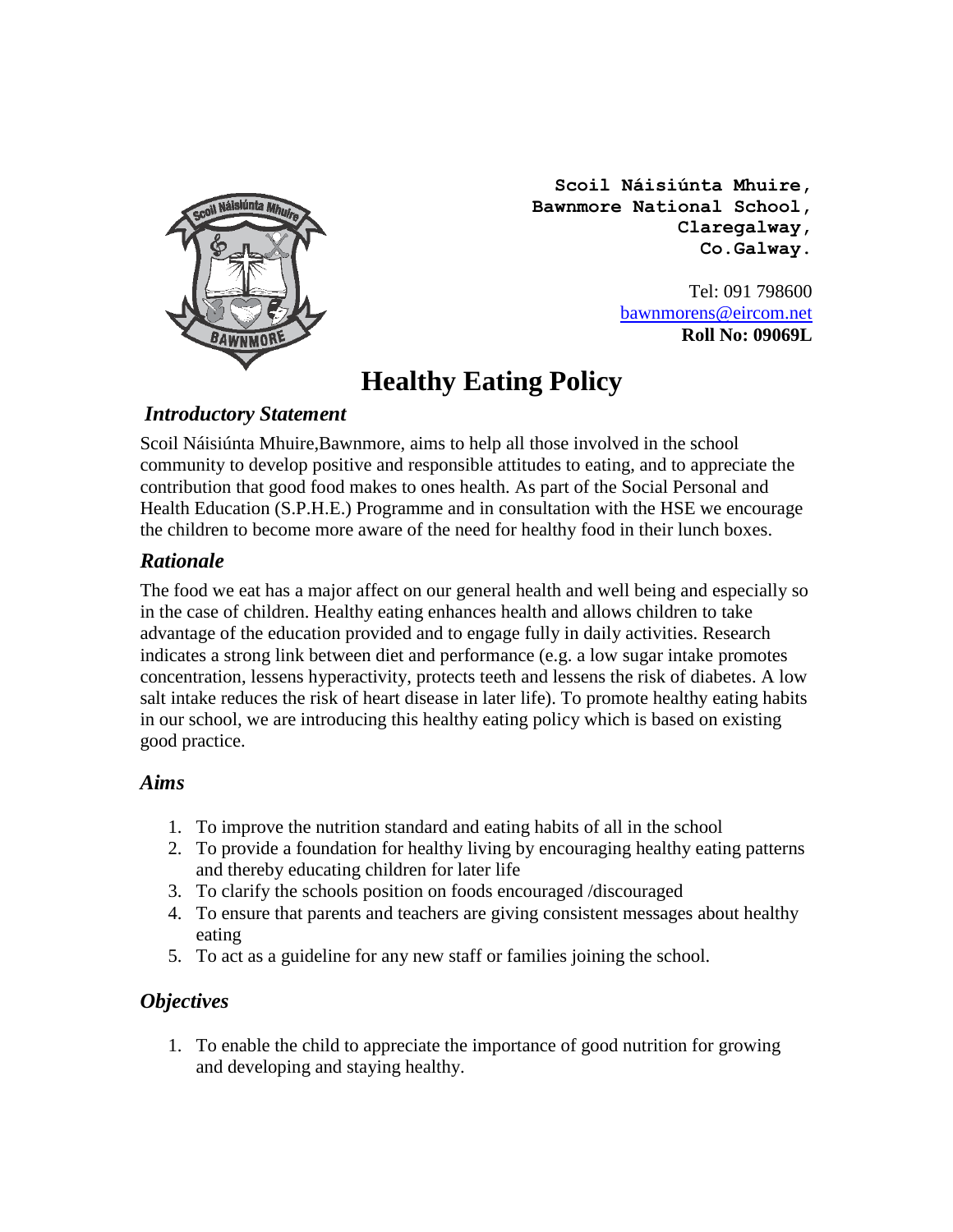- 2. To enable the child to accept some personal responsibility for making wise food choices and adopting a healthy balanced diet.
- 3. To encourage the child to eat a variety of healthy foods.

#### *Guidelines*

Establishing good eating habits in childhood is extremely important, as this will establish life long patterns – and with childhood obesity on the increase, we as parents and educators must promote a healthy message about food. Healthy eating habits begin at home but we can support and encourage good eating habits at school too. Making healthy food choices enables children to take full advantage of the opportunity to learn and play during the school day.

The traditional packed lunch of milk and sandwiches is under attack from a range of convenience foods like crisps, sweets, biscuits, chocolate and soft drinks. We ask you to provide a healthy lunch from the time your child first starts school but realize that it can be difficult to come up with popular alternatives.

The following guide is designed to help you provide quick, appetising and nutritious lunches for your children.

## *Foods Encouraged in School*

*Bread and Alternatives -* Bread or rolls, preferably wholemeal or wholegrain, rice, pasta – wholegrain, potato salad, fruit or wholemeal scones and pitta breads. These foods provide carbohydrates which are converted into energy and help sustain the child throughout the day. They provide essential dietary fibre (roughage).

**All Fruit and Vegetables –** carrot sticks**,** apples, banana, peach, mandarins, orange segments, fruit salad, dried fruit, plums, pineapple cubes, grapes, strawberries**,** kiwis, cucumber, sweet corn, tomato, coleslaw and lettuce. (Fruit and vegetables with skins should be peeled for younger children) This group of foods provides vitamins necessary for healthy hair and skin and helps fight infections.

*Savouries -* lean meat*,* chicken/turkey*,* tinned fish e.g. tuna/sardines, salmon*,* cheese sticks*,* quiche. This food group is referred to as the dairy group and provides protein and calcium for growing bones and strong teeth

*Drinks -* Milk, water, fruit juices, low sugar squashes*,* unsweetened fruit juices*.*Intake of liquid is important to keep the body hydrated.

Try to vary foods selected from each group for a varied and well balanced diet. As a general guideline one item may be selected from each food group. The food taken to school is an important meal for school going children. Lunch should provide one third of children's daily allowance of nutrients.

## *Food discouraged in school:*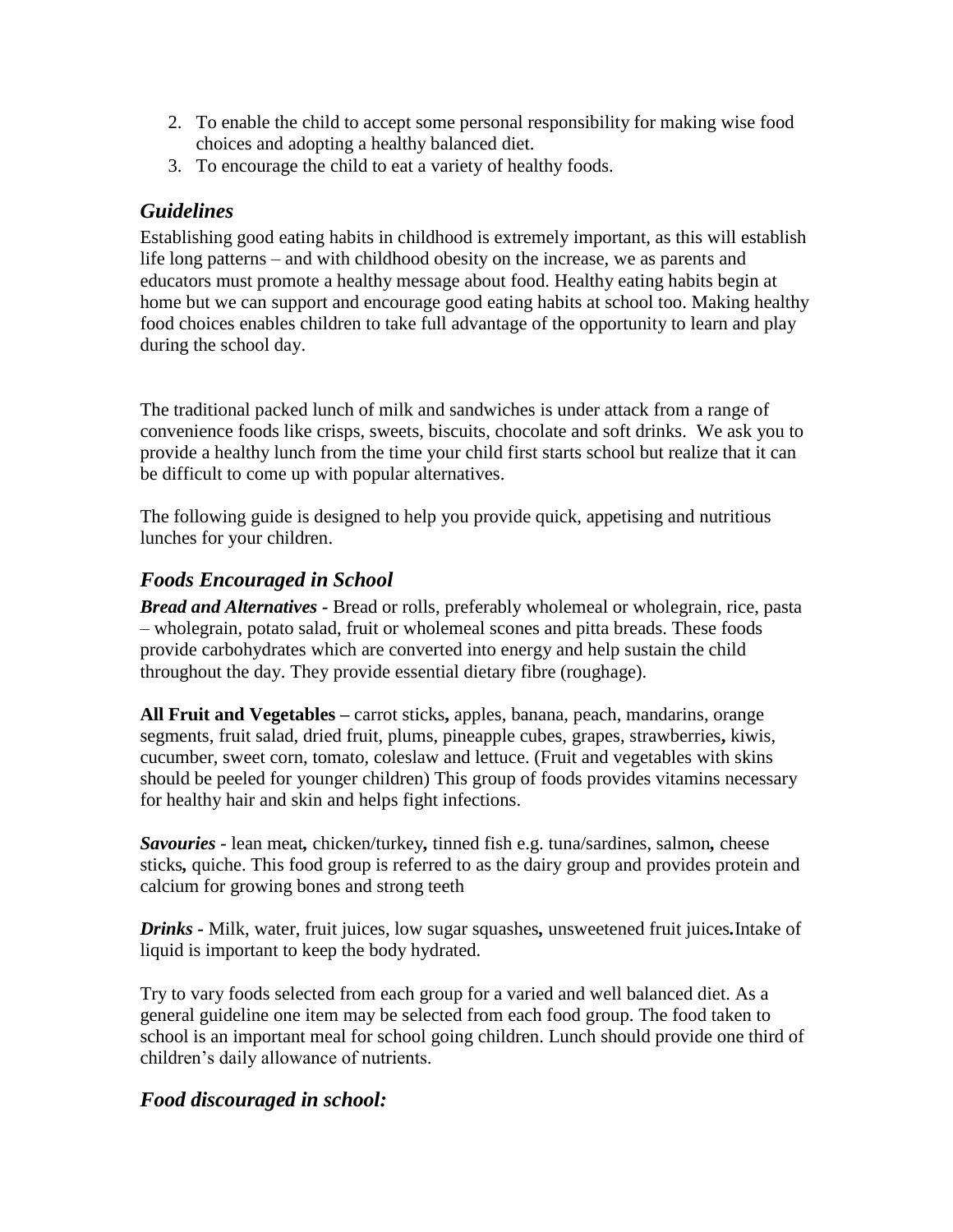Foods that have a lot of artificial additives and colouring or lots of sugar content are not recommended for school lunches. As a general rule try to avoid processed foods which contain high sodium content (check ingredients). Here are some specific foods we discourage:

- $\blacksquare$  Fizzy drinks/ sports drinks
- **Crisps, sweets, chewing gum**
- **Processed cakes, buns, biscuits, bars**

#### *Treat Foods*

Parents and teachers may give treats to the children on special occasions such as-

- End of term parties
- Halloween
- School trips or events

 Teachers may choose to give a sweet treat to their own class on special occasions also. Sweet treats to reward children's progress and good behaviour when used with discretion will not interfere with the health of the children.

## *Benefits of Healthy Eating:*

Healthy eating can ensure healthy living by providing for the child's nutrient needs leading to stronger growth and development.

Healthy eating can help improve the personal development of your child through improved performance in class and at play.

#### *Success Criteria*

The success of this policy will be evident from the contents of the children's lunches.

## *Roles and Responsibilities*

#### **Role of Parents**

- Provide a healthy well-balanced lunch for children
- Try to be aware of your child's likes and dislikes regarding food
- Encourage children to eat healthily
- Involve you child in discussing, preparing and selecting healthy foods for their lunch the night before
- Provide manageable portions and easily opened packaging and prepare food for eating for very young children e.g. peel oranges, segment and seal grapes etc.

 Support the school in implementing this policy by not placing chewing gum, crisps, chocolate bars/biscuits or sweets in the lunch box

- That lunch be part of a well balanced diet at home
- Consider the nutritional content of food examine packaging and labeling
- Inform the school if your child has a medical condition which requires a special diet

## **Pupils' Suggestions for Parents:**

Tell parents to eat healthily